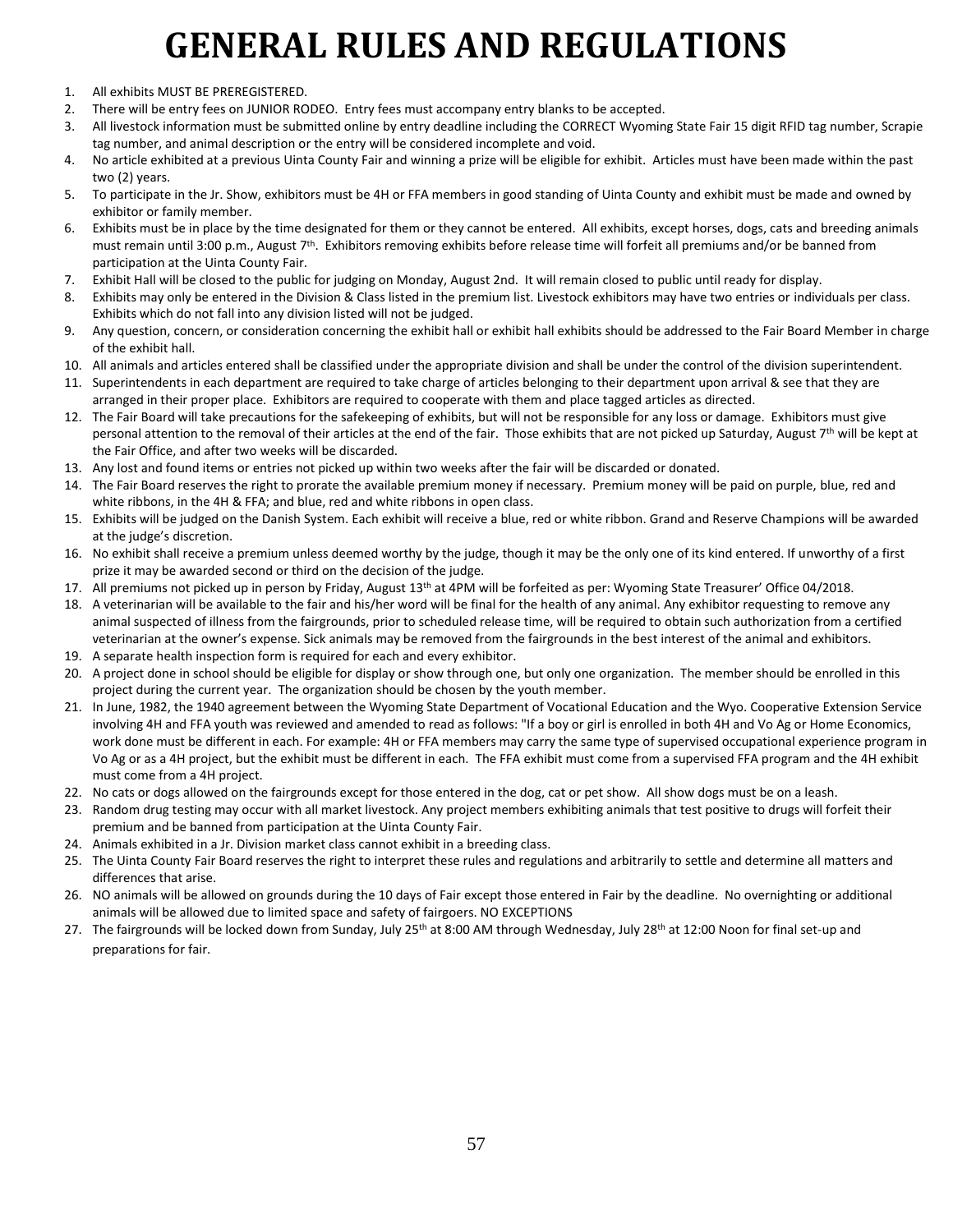#### 4H CLUBS and FFA CHAPTERS - LIVESTOCK INFORMATION, RULES AND REGULATIONS

- 1. All youth exhibitors (4H/FFA) exhibiting in the Jr. Division of the Uinta County Fair, must be enrolled & carrying that particular project for the given year.
- 2. OWNERSHIP: Market Beef must be owned and tagged by February 1st. Market Sheep, Market Goats, and Market Hogs must be owned and tagged by June 1<sup>st</sup>. Meat Pen Rabbits and Poultry must be owned by June 15<sup>th</sup>.
- 3. Classes for 4H and FFA only are so marked.
- 4. Official dress for the FFA Members will be FFA jacket, white shirt, tie (or scarf for girls), black dress pants, and black dress shoes or boots. 4H members should dress in long sleeved shirts, dark pants, and boots or dress shoes. Jackets and neckties are optional.
- 5. Junior Division (4H and FFA) members must accompany and exhibit their own market livestock personally, but in case they need help they may have another Junior Division (4H or FFA) member show their animals with prior approval from the superintendent of that livestock show. Any violation of this will be grounds for disqualification.
- 6. While in the show ring, the person showing the animal must do so without aid, excluding pens of three. All adults, except those qualified to be in the show ring, must remain outside the show ring while the show is underway.
- 7. Livestock Fitting Rule: Any immediate family member or volunteer leader may provide assistance to a 4H /FFA member during animal fitting or care. The youth MUST be present during this assistance. Assistance is defined as a learning situation where a teacher (helper) is teaching the 4H or FFA member a technique in fitting, showing, or care. The teacher/adult is allowed only to show the 4H /FFA member the proper techniques or skills and the 4H/FFA member is expected to perform the majority of each technique or skill required. It is important to keep in mind that common sense should be employed when working with youth and livestock. When a situation arises that may affect the safety of the 4H/FFA member, an immediate family member may assist as much as necessary to avoid injury. Youth, parents, and leaders will be given a verbal warning the first time this rule is not followed; 2<sup>nd</sup> time youth will be asked to take their animals home and will not be allowed to continue at fair for that year.
- 8. Violations of this rule must be reported to the show committee before the animal enters the show ring. A decision by the show committee will be made before the animal is allowed in the ring. The show committee will be the committee for each livestock division, the livestock superintendent and the FFA and 4H advisors.
- 9. Due to limited pen space, each exhibitor will be allowed one pen for each market animal species entered, for penning up to 2 animals. If there is less than 2 animals in any specie entered, that animal will be combined with other club or family member's exhibits of the same species.
- 10. All exhibitors are required to keep alleys and stalls clean at all times per ADA requirements.
- 11. Any animal inadvertently entered in the wrong class may be assigned to the correct class up to the day prior to judging.
- 12. Market Beef must be born after January 1, 2020. Market Lamb, Swine, and Goats must be born after January 1, 2021. Market Poultry must be born after March 1, 2021. Market Rabbits must be born after April 1, 2021.
- 13. You must conform to ALL General Rules & Regulations.
- 14. Market animal weigh-ins will be as follows on Tuesday, August 3rd: Livestock Barn scale (Swine 7:30-9:30, Lambs 9:30-11:00); Beef Barn scale (Goats 7:30-8:30, Beef 8:30-10:00) Rabbit/Poultry Barn scale (Rabbits/Poultry 11:00)
- 15. All sheep and goats must have scrapie identification in the ears prior to entering the fairgrounds.
- 16. Muzzle use will be allowed for lambs and goats. Signs will be created explaining why it is safe for these to be used, and these will be available for any exhibitor to post directly above their animals that will be muzzled, for transparency and understanding of animal husbandry to the public.
- 17. The Uinta County Fair Board and its designated personnel shall not tolerate any cruelty to any animal while on the Fairgrounds. Any violator or violation will be dealt with appropriately.
- 18. Separate animals must be used in 4H and FFA showmanship.
- 19. Breeding livestock may only show once individually and once in a group. Open class and youth breeding classes will be shown simultaneously in the show ring, thus an animal may only be entered or shown once in open or once in a youth class.
- 20. Only 2 animals per class allowed per exhibitor in all livestock shows.
- 21. All market animals must be completely healed from banding or castration before the date of health inspection.
- 22. Market Beef must be taken home and fed back by the exhibitor for 10 days following fair.
- 23. **HEALTH INSPECTIONS** must be completed by Monday, July 19th. These forms will be printed in duplicate; white copy will be retained by Vet Clinics, yellow copy is for exhibitor's record. Fair Staff will collect health inspections directly from all three Uinta County Vet Clinics on Tuesday, July 20<sup>th</sup> at 8:00 AM. If animals are inspected at another location, said Vet Clinic must fax (307-789-6312) Health Inspections directly to the Fair Office by Tuesday, July 20th at 8:00 AM. This ruling is required of **EVERY** animal being brought to the Uinta County Fair.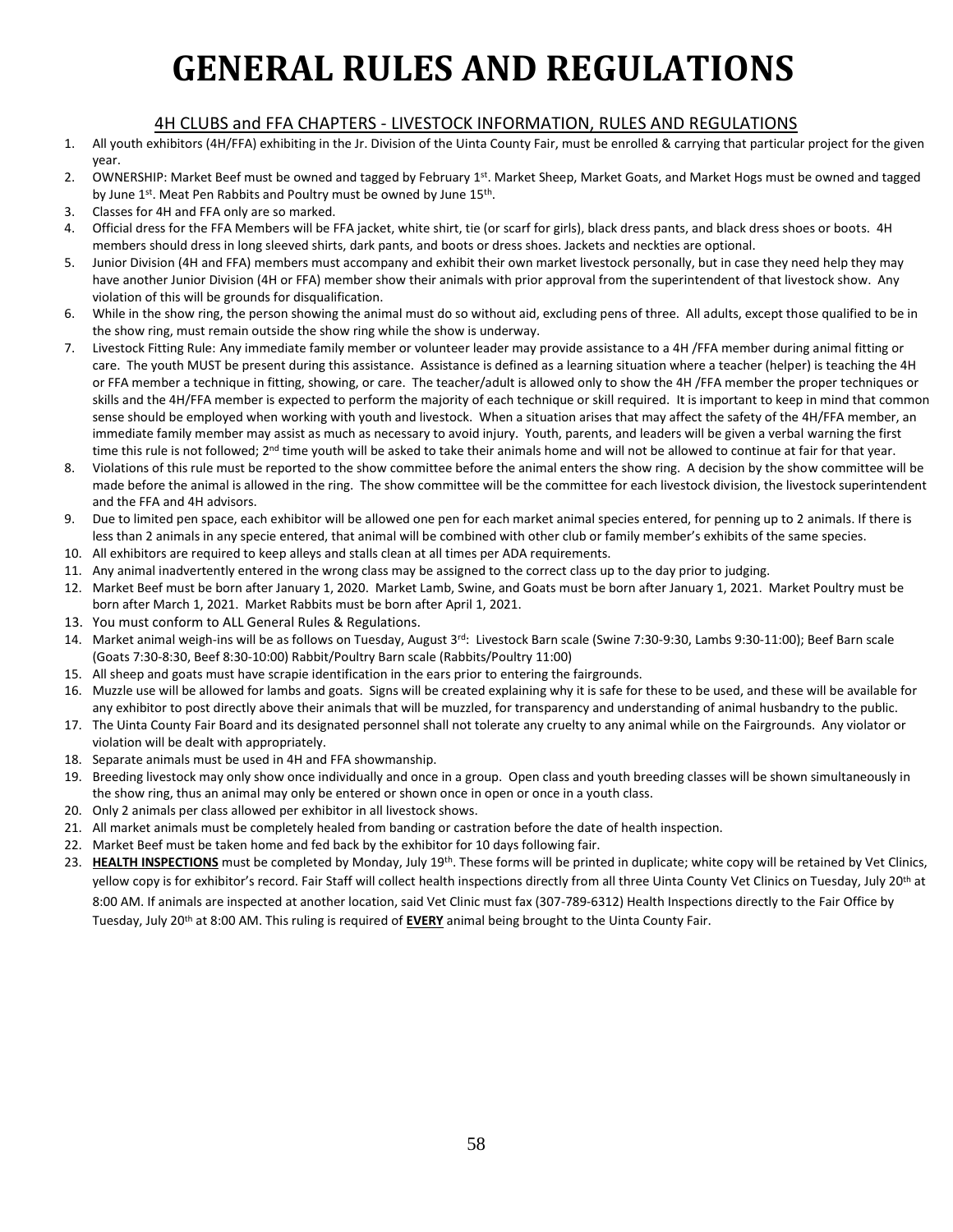#### 4H AND FFA JR LIVESTOCK SALE RULES

- 1. Sale is open to active 4H and FFA members in good standing ONLY.
- 2. Animals must be 4H or FFA project of the current year and so verified by 4H Agent or FFA Advisor.
- 3. One weight taken for show weight at weigh-in will be Sale Weight; no other weight will be taken.
- 4. All exhibition swine entering Wyoming must be accompanied by an Interstate Certificate of Veterinary Inspection (ICVI) or "Health Certificate." The pigs must have official individual identification, and the tag number needs to be listed on the ICVI. The only exception to this rule is exhibition swine less than four months of age. They may be imported into Wyoming to be identified upon arrival with a Wyoming State Fair tag. In this case, the statement, "Exhibition swine to be identified on arrival," shall be written on the ICVI. Tag numbers must then be written on the ICVI upon application, and a copy sent to the Wyoming Livestock Board within seven days. Additionally, all swine must test negative for the following diseases prior to entering the state: Brucellosis – Test must be done within 30 days prior to importation unless from a validated brucellosis-free herd. Swine from a state or area with lower status than validated brucellosis-free may still be placed under quarantine in Wyoming and subjected to a second test performed 60 to 90 days after the pre-import test. Pseudorabies – Test must be done within 30 days prior to importation unless from a qualified Pseudorabies-negative herd. Swine from a state or area with less than a Pseudorabies Stage IV status may still be placed under quarantine and subjected to a second test performed 30 to 60 days after importation.
- 5. All animals must have received a Red Ribbon or better to sell. No White Ribbon animals will be sold through the auction. Private treaty sale arrangements are strictly forbidden on grounds.
- 6. A brand inspection or bill of sale must be turned in to the brand inspector upon entering the sale ring at fair.
- 7. All Market Lambs must be shorn within 30 days of the County Fair.
- 8. SALE LIMITATION: Grand & Reserve Champions must sell. In the event that an exhibitor receives more than one Champion or Reserve in any two species, that exhibitor will be allowed to sell both animals.
- 9. Exhibitors with more than one market animal MUST NOTIFY the Fair Office immediately after animals are judged with which animal they wish to sell. Otherwise the Stock Sale Committee will make the decision. NO EXCEPTIONS.
- 10. Exhibitors must be present and prepared to sell their own animal at the time set in sale order or lose right to sell.
- 11. While in sale ring all exhibitors shall wear appropriate attire. Shorts or open toed shoes will not be allowed.
- 12. All animals in the sale must sell. No sellers can "no sale".
- 13. All 4H and FFA Livestock members will personally contact prospective buyers and encourage participation.
- 14. 4H and FFA members selling animals through the sale agree that before payment will be made to them, they will write a "Thank You" letter to each individual buyer of their animal, place the letter in a stamped envelope addressed to the buyer, with seller's return address and deliver it to the Fair Board Office. This rule MUST be complied with, even if you present your buyer with a hand delivered thank you, you must still send this thank you in the fair office in order to receive payment. Thank you letters are due on or before September 1<sup>st</sup>. 4H and FFA members who do not send thank you letters to their buyers, or who send letters past the September 1<sup>st</sup> deadline as specified above will have to make a formal appeal to the Fair Board to be considered for future participation in the Livestock Sale. For the convenience of the buyers and respect of other exhibitors and the buyers, we encourage any optional buyer gifts be delivered to them at a later date.
- 15. All sale receipts will go into the general fund and sellers will be paid as soon as **ALL** receipts have been collected and sellers have turned in their thank you letters.
- 16. Market Beef must be taken home and fed back by the exhibitor for 10 days following fair.
- 17. If an animal is going to State Fair, exhibitor must indicate so on the required declaration form before the sale so it can be clearly designated in the sale book for buyers to know before purchasing the animal. Any state fair animal marked as re-sale will be the seller's responsibility to pay the resale price.
- 18. A 5% Sale Commission will be charged to pay sale expenses.
- 19. All market animals will be sold according to how they placed in the market weight show.
- 20. No wet lambs or lambs with jackets will be weighed.
- 21. WEIGHTS: \* Market Beef Minimum weight 1050 lbs. \* Market Hogs Minimum weight 200 lbs. \* Market Lambs Minimum weight 100 lbs. \*Market Goats - Minimum weight 55 lbs. \* Meat Pen Rabbits - Minimum weight 3 lbs. \* Meat Pen Chickens - Minimum weight 3.5 lbs.
- 22. Animals will be released to the packers at the discretion of the sale committee. Packers will load first and then the resale buyers next.
- 23. All market animals must be fed, watered, and bedded Friday after the sale, and again on Saturday. Each exhibitor is responsible to see what arrangements are made for their animal, from the Livestock Sale Committee on Saturday before 1 p.m. If this regulation is not followed then a \$25.00 fee will be deducted from the sellers check.
- 24. The following U.S. Department of Agriculture wholesale meat act applies to the sale of market livestock sold at the Uinta County Fair:
	- a. Animals must be in good health and free of drug or chemical residue.
	- b. Antibiotics and sulfonamide have required withdrawal periods.
	- c. Drug label directions for use and withdrawal periods must be followed.
	- d. If drug or other chemical residues are found in tissues of carcasses, the entire carcass may be condemned.
- 25. If drugs or other chemical residues are found in the carcasses of animals sold through this sale, this show will not be liable or responsible for carcass condition or sale price of animal.
- 26. An exhibitor must enter ALL animals that have been tagged with a Wyoming State Fair Tag and will no longer be required to declare online which two animals (per specie) that will be brought to fair. The exhibitor must declare animals (per specie) prior to entering the scales. The exhibitor will ONLY be allowed to weigh two animals in (per specie). If one of the animals weighed-in is under weight, they may NOT trade or weigh another in its place. This ruling has been in place since the 2018 Uinta County Fair.